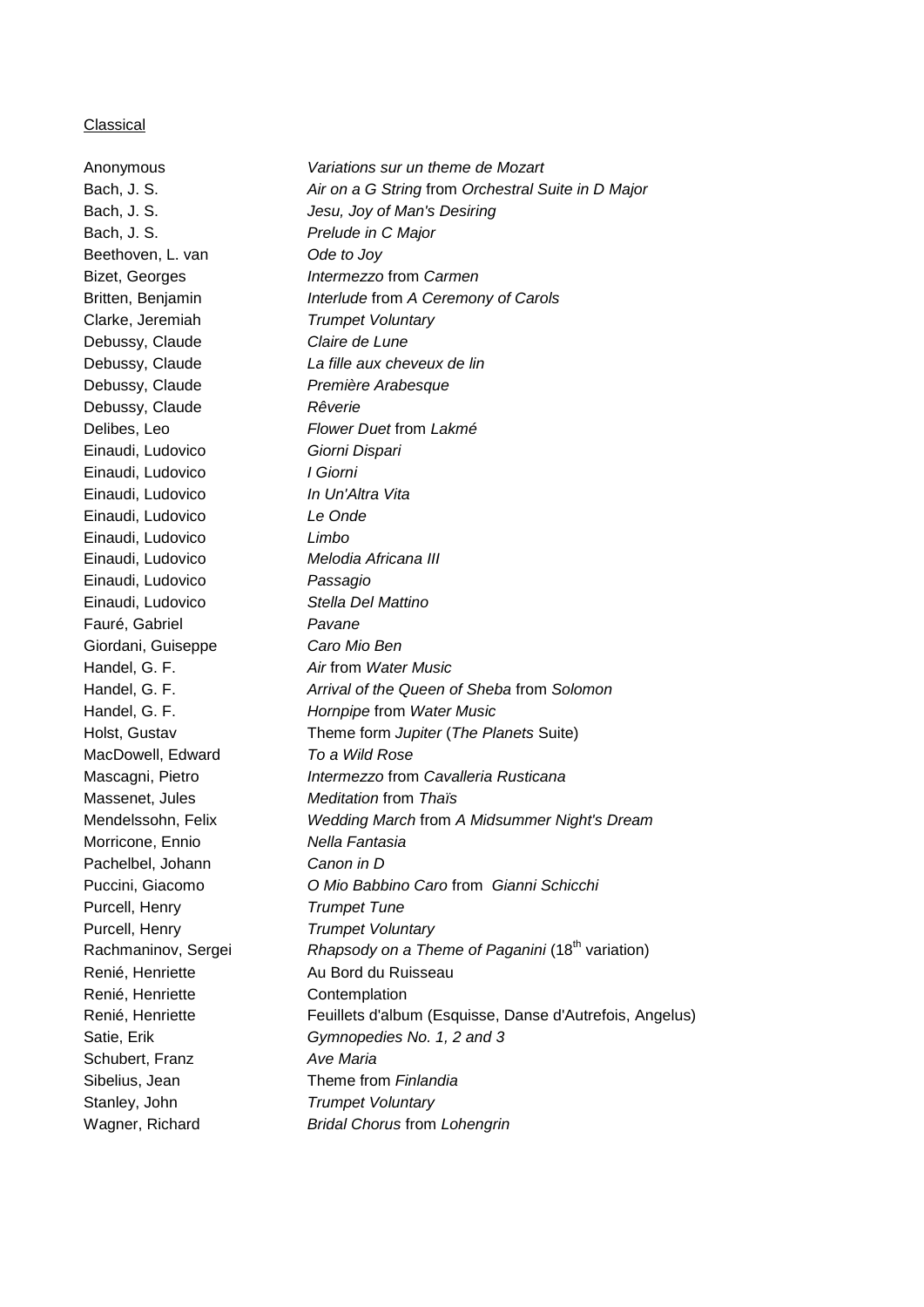#### Musicals/ Films/ TV

Anderson-Lopez/ Lopez *Let it Go* ("Frozen") Arlen, Harold *Over the Rainbow* ("The Wizard of Oz") Armstrong, Craig *Glasgow Love Theme* from "Love Actually" Armstrong, Craig *Portuguese Love Theme* from "Love Actually" Bernstein, Leonard *Maria* ("West Side Story") Bernstein, Leonard *Somewhere* ("West Side Story") Bowie, David *As the World Falls Down* ("Labyrinth") Bricusse/ Newley *Pure Imagination* ("Willy Wonka and the Chocolate Factory") Clayderman, Richard Theme from "Love Story" DeNicola/ Previte/ Markowitz *(I've Had) The Time of My Life* ("Dirty Dancing) Desplat, Alexandre *Elisa's Theme* from "The Shape of Water" Djawadi, Ramin *Game of Thrones* Theme Eshkeri, Ilan *Tristan and Yvaine* ("Stardust") Giacchino, Michael Theme from "Up" Horner, James *My Heart Will Go On* ("Titanic") Hurwitz, Justin *The Audition (The Fools Who Dream)* ("La La Land") Hurwitz, Justin *City of Stars* ("La La Land") Hurwitz, Justin *Mia and Sebastian's Theme* from "La La Land" John, Elton *Can You Feel the Love Tonight?* ("The Lion King") John, Elton *The Circle of Life* ("The Lion King") Knopfler, Mark *Once Upon a Time… Storybook Love* ("The Princess Bride") Knopfler, Mark *Wild Theme* from "Local Hero" Lady Gaga *Is That Alright?* ("A Star is Born") Lloyd Webber, Andrew *All I Ask of You* ("The Phantom of the Opera") Menken, Alan *A Whole New World* ("Aladdin") Menken, Alan *Be Our Guest* ("Beauty and the Beast") Menken, Alan *Beauty and the Beast* ("Beauty and the Beast") Menken, Alan *Go the Distance* ("Hercules") Menken, Alan *Kiss the Girl* ("The Little Mermaid") Menken, Alan *Under the Sea* ("The Little Mermaid") Miranda, Lin-Manuel *How Far I'll Go* ("Moana") Myers. Stanley *Cavatina* ("The Deer Hunter") North, Alex *Unchained Melody* ("Unchained") Paul/ Pasek *Rewrite the Stars* ("The Greatest Showman") Paul/ Pasek *This is Me* ("The Greatest Showman") Perri, Christina *A Thousand Years* ("The Twilight Saga- Breaking Dawn Part 1") Shore, Howard *Concerning Hobbits* ("The Lord of the Rings: The Fellowship of the Ring") Williams, John *Across the Stars* ("Star Wars Episode II: Attack of the Clones") Williams, John *Binary Sunset* ("Star Wars Episode IV: A New Hope") Williams, John *Cantina Band* ("Star Wars Episode IV: A New Hope") Williams, John *May the Force be with You* ("Star Wars Episode IV: A New Hope") Williams, John *Victory Celebration* ("Star Wars Episode VI: Return of the Jedi")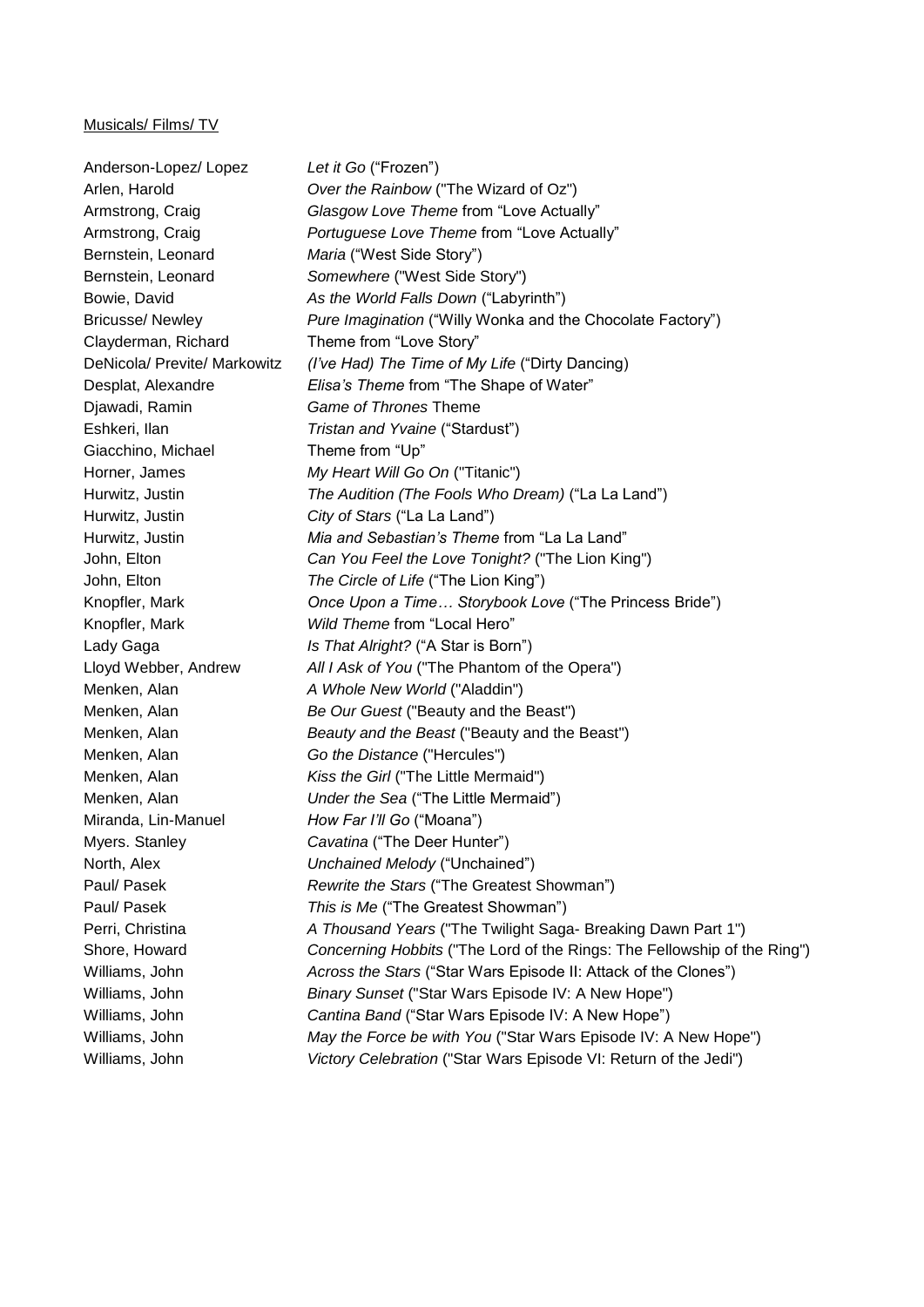### Contemporary/ Pop/ Jazz

ABBA *Dancing Queen* Aerosmith *I Don't Want to Miss a Thing* Ard, Ryan *I Choose You* Ashford/ Simpson *Ain't No Mountain High Enough* Blunt, James *You're Beautiful* Bublé, Michael *Everything* The Calling *Wherever You Will Go* Chapman/ Knight *The Best* Clean Bandit *Symphony* The Cranberries *Zombie* Elbow *One Day Like This* Florence + the Machine *Never Let Me Go* Fonsi, Luis *Despacito* Gallagher, Noel *Wonderwall* Goulding, Ellie *Love Me Like You Do* Grever, Maria *What a Difference a Day Makes* Guns 'n' Roses *Sweet Child O' Mine* Harrison, George *Here Comes the Sun* Howard, Bart *Fly Me to the Moon* Hozier *Take Me to Church* John, Elton *Your Song* King, Ben E. *Stand By Me* Legend, John *All of Me* Legend, John *Ordinary People* Lennon, John *Imagine* Lennon, John *In My Life* Lennon, John and McCartney, Paul *All You Need is Love* Lennon, John and McCartney, Paul *Because* Lennon, John and McCartney, Paul *I Will* Lennon, John and McCartney, Paul *With a Little Help From My Friends* MacColl, Ewan *The First Time Ever I Saw Your Face* Mars, Bruno *Marry You* Massive Attack *Teardrop* McCartney, Paul *Yesterday* McVie, Christine *Songbird* (Eva Cassidy version) Morrison, Van *Have I Told You Lately* Parton, Dolly *I Will Always Love You* Pink *Get This Party Started* The Police *Every Breath You Take* Presley, Elvis *Can't Help Falling in Love* Rolling Stones *She's a Rainbow* Scott, Mike *How Long Will I Love You?* Sheeran, Ed *Perfect* Sheeran, Ed *Shape of You* Sheeran, Ed *Thinking Out Loud* Smith, Sam *Stay With Me* Sting *Fields of Gold*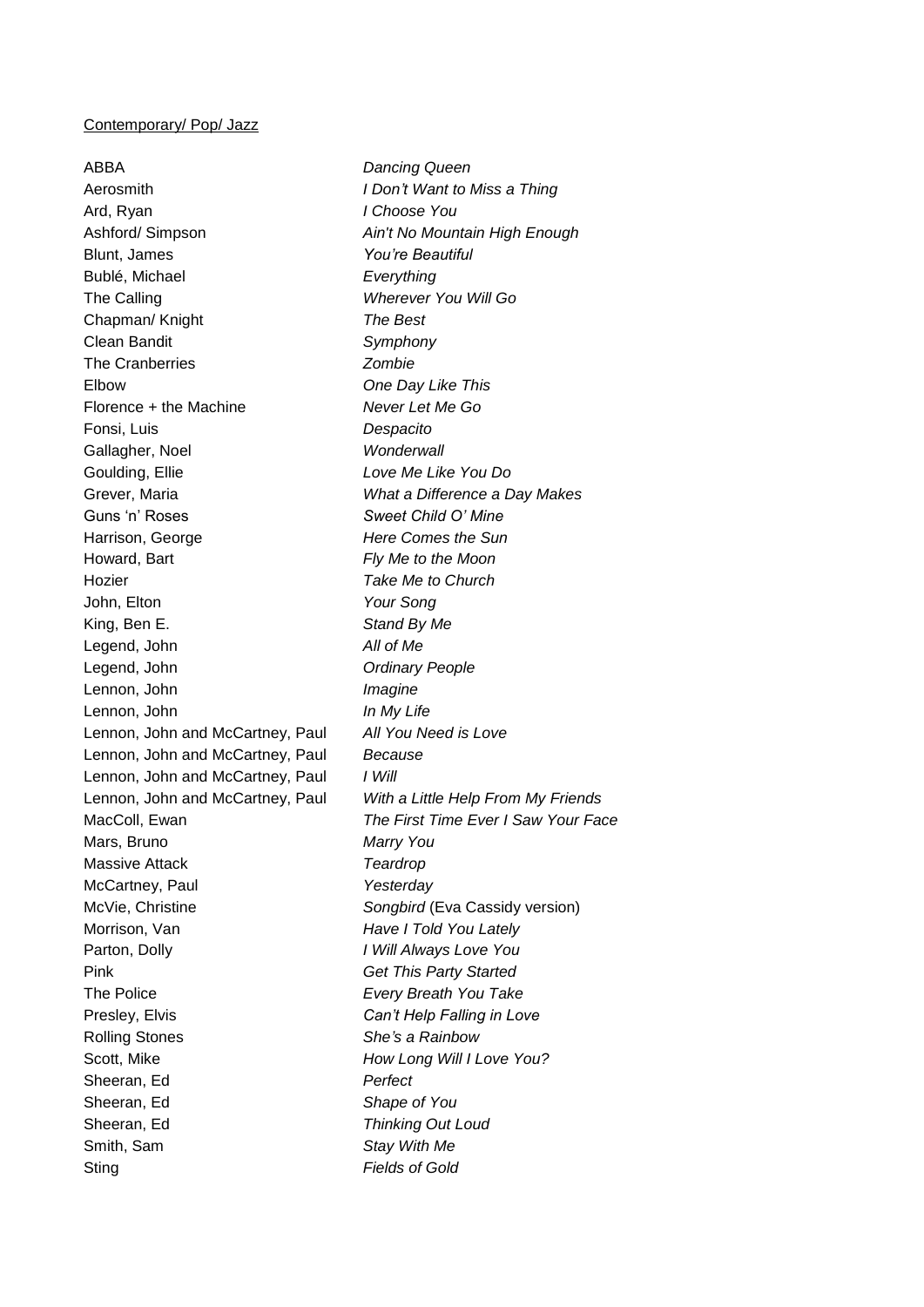Waite, Celeste *A Little Love* Walker, Alan *Faded*

Swift, Taylor *Mary's Song (Oh My My My)* Take That *Rule the World* Twain, Shania *From This Moment On* Weiss/ Thiele *What a Wonderful World* Wonder, Stevie *Signed, Sealed, Delivered I'm Yours*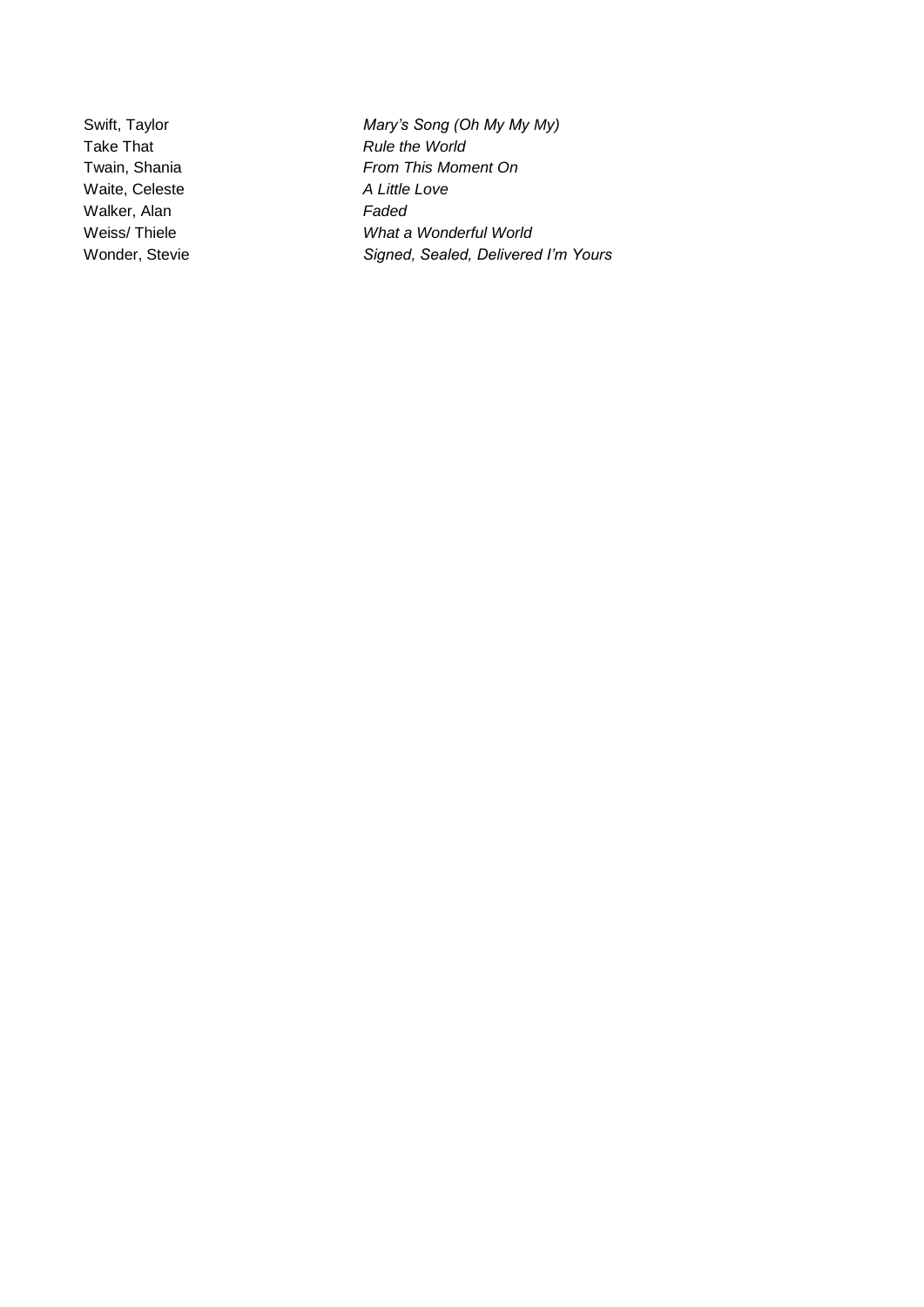## Folk

**I'm an experienced, classically-trained harpist, with firm roots in the folk tradition. The list below is just a small sample of my folk repertoire.**

| Ashokan Farewell                | Jay Ungar                      |
|---------------------------------|--------------------------------|
| <b>Auld Lang Syne</b>           | <b>Robert Burns</b>            |
| <b>Bridget Cruise</b>           | Turlough O'Carolan             |
| Calum's Road                    | Donald Shaw                    |
| Chapel Keithack                 | William Marshall               |
| Give Me Your Hand               | Irish                          |
| The Harper from Dundee          | Erica Sinclair                 |
| <b>Highland Cathedral</b>       | Ulrich Roever and Michael Korb |
| <b>Highland Wedding</b>         | Scottish                       |
| I Love My Love in the Morning   | Irish                          |
| Maighdeanan na h-àiridh         | Scottish                       |
| My Love is Like a Red, Red Rose | Robert Burns                   |
| Ramnee Ceilidh                  | Gordon Duncan                  |
| The Rowan Tree                  | Scottish                       |
| She Moves Through the Fair      | Irish                          |
| <b>Swings and Roundabouts</b>   | Elspeth Smellie                |
| Water is Wide                   | <b>British</b>                 |
| <b>Ye Banks and Braes</b>       | Scottish                       |
|                                 |                                |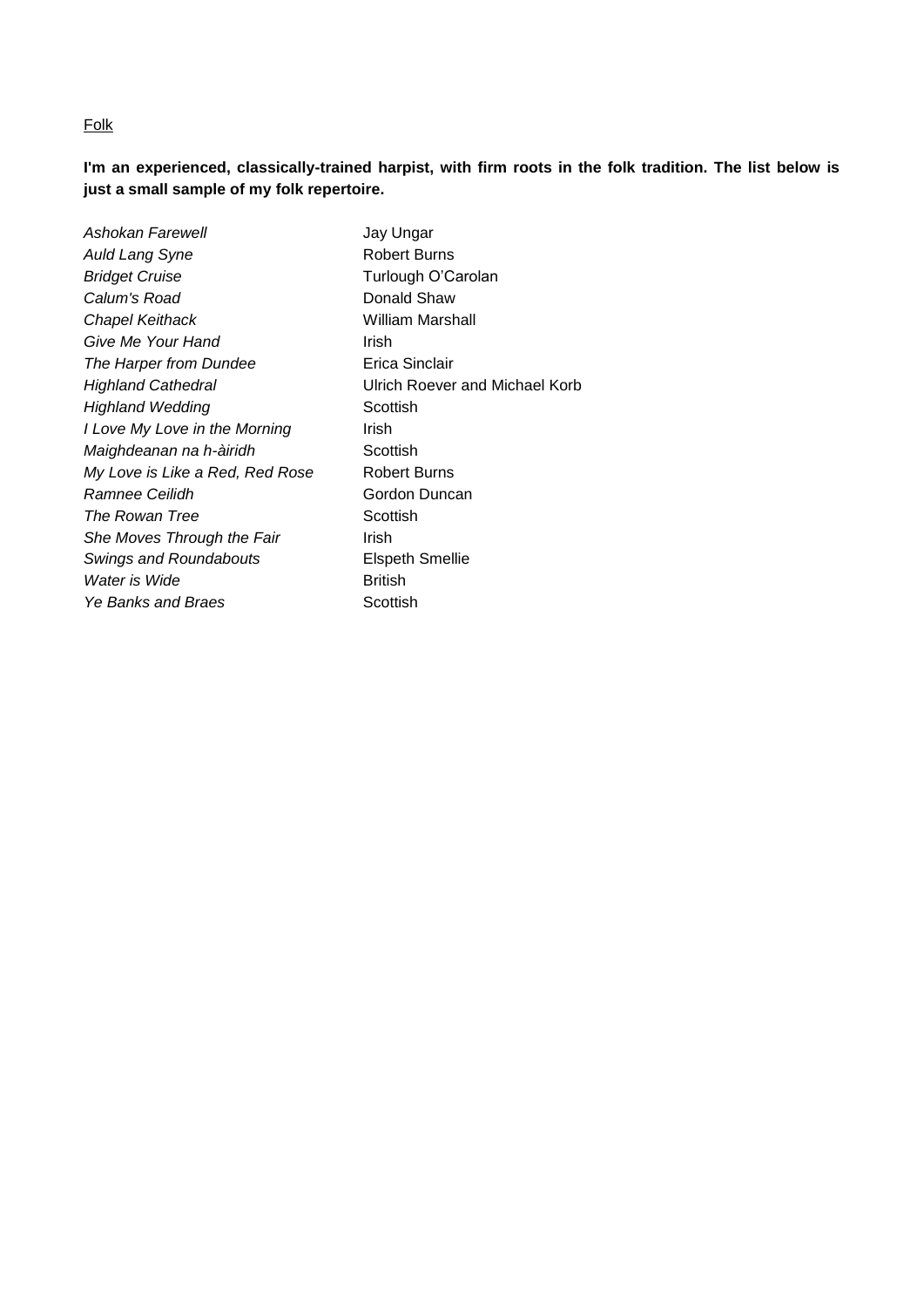### Indian/ Bollywood

# **I am currently building up a repertoire of Indian wedding music- feel free to make requests/ suggestions.**

Chakraborty, Pritam *Raabta* ("Agent Vinod") Chakraborty, Pritam *Gerua* ("Dilwale") Rahman, A R *Tu Hi Re* ("Bombay")

Darbar, Ismail *Silsila Ye Chaahat Ka* ("Devdas") Malik, Anu *Chori Chori Chupke Chupke* ("Chori Chori Chupke Chupke") Mithoon, Arijit Singh *Tum Hi Ho* ("Aashiqui 2") Moitra, Shantanu *Piyu Bole* ("Parineeta") Sajid-Wajid *Surili Akhiyon Wale* ("Veer") Shankar-Ehsaan-Loy *Kal Ho Naa Ho* ("Kal Ho Naa Ho") Vishal-Shekhar *Khuda Jaane* ("Bachna Ae Haseeno")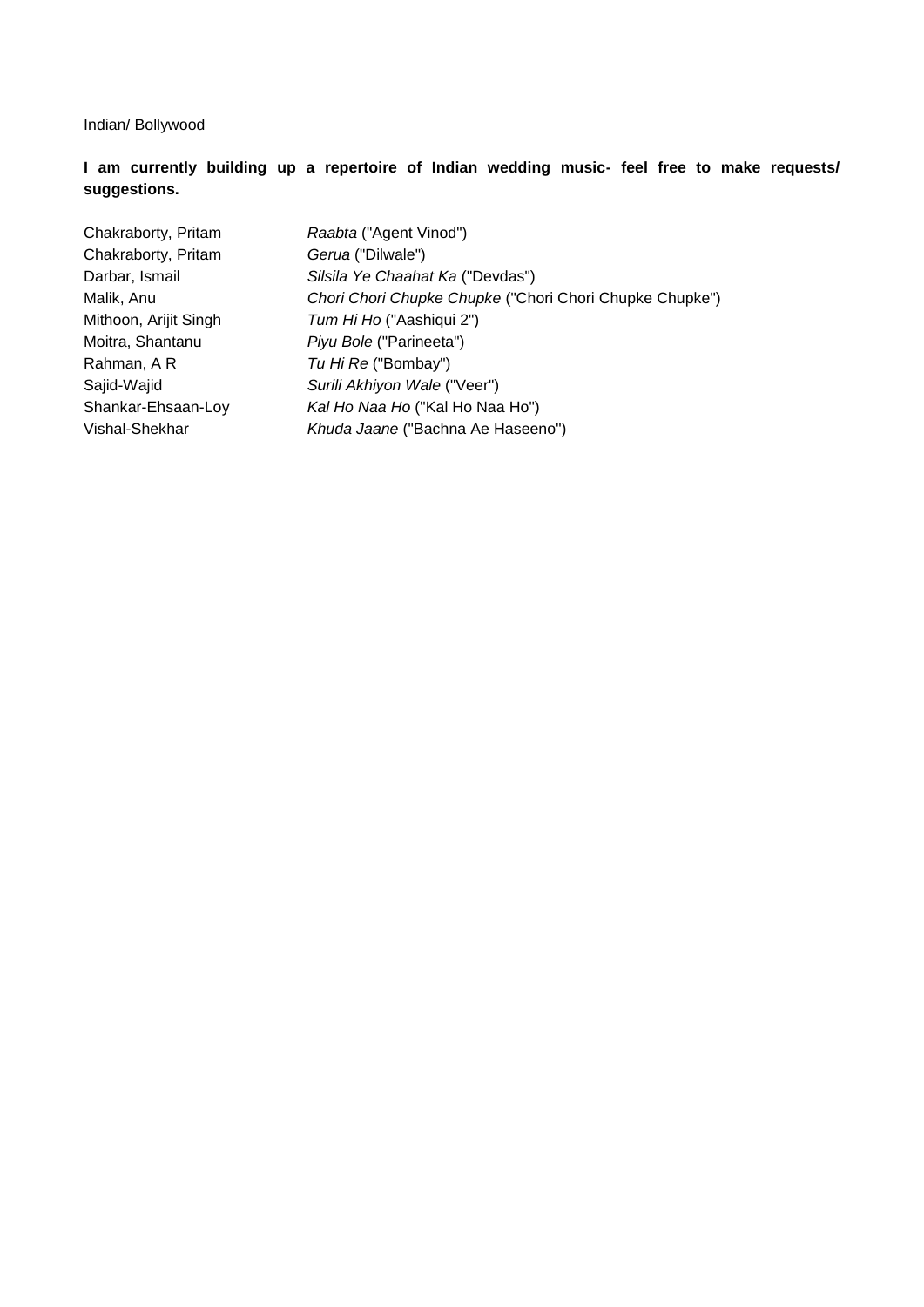### Christmas Music

**The Angels and the Shepherds** Trad. Bohemian Angels We Have Heard on High Trad. French/ English *Away in a Manger* **Blessed Be that Maid Marie Contract Contract Contract Contract Contract Contract Contract Contract Contract Contract Contract Contract Contract Contract Contract Contract Contract Contract Contract Contract Contract Con The Boar's Head Carol Carol Carol Carol Carol Carol Carol Carol Caroline Carol Carol Trad. English The Cherry Tree Carol** Trad. English **Christ was Born on Christmas Day** Trad. German *Christmas Shopping* Tony Robinson and Amanda Whiting **The Coventry Carol** Theory **Trade Coveney Carol** Trad. English **Deck the Halls Deck the Halls Old Welsh Ding Dong Merrily on High Thoinot Arbeau** *The Elf Factory* Tony Robinson and Amanda Whiting *Entre le Boeuf* (Oxen and Sheep) **Trad. French** Trad. French **Fairytale of New York** Shane MacGowan and Jem Finer *The First Noel Un Flambeau, Jeanette, Isabelle* (Bring a Torch, Jeanette, Isabelle) Trad. Provencal *The Gloucestershire Wassail* Trad. English *Go, Tell it on the Mountains* Spiritual *God Rest Ye, Merry Gentlemen* **Good Christian Men, Rejoice** Trad. German *Good King Wenceslas Hark! The Herald Angels Sing* Felix Mendelssohn *Have Yourself a Merry Little Christmas* **Have All and Ralph Blane** Hugh Martin and Ralph Blane *Here We Come A'Wassailing* (The Wassail Song) Trad. English **The Holly and the Ivy Trade English** Trad. English *I Saw Three Ships Il Est Né* (He is Born) **Trad. French Trad. French** *Ihr Kinderlein, Kommet* (O Come, Little Children) **Johann Abraham Peter Shulz** *In the Bleak Midwinter* **Gustav Holst Gustav Holst Gustav Holst** *Infant Holy* Trad. Polish *It Came Upon the Midnight Clear* **Richard Storrs Willis** *Richard Storrs Willis Jingle Bells* James Lord Pierpont *Joy to the World* G. F. Handel/ Lowell Mason Leanaibh An Aigh **Trad.** Scottish **Let All Mortal Flesh Keep Silence** French *Little Elfy* Tony Robinson and Amanda Whiting *Lo, How a Rose E'er Blooming* M. Praetorius M. Praetorius *Masters in this Hall* Trad. French *Noël Nouvelet* (Noel! A New Noel!) Trad. French *O Come All Ye Faithful* John Reading *O Come, O Come Emmanuel* **O Holy Night Charles Adam Contract Adam Charles Adam Charles Adam Charles Adam Charles Adam** *O Sanctissima* Trad. Sicilian *O Tannenbaum* (O Christmas Tree) **Trad. German Shepherds Hurried to Bethlehem** Trad. Polish *Silent Night* Franz Gruber **The Snow Lay on the Ground Trade. English** Trad. English